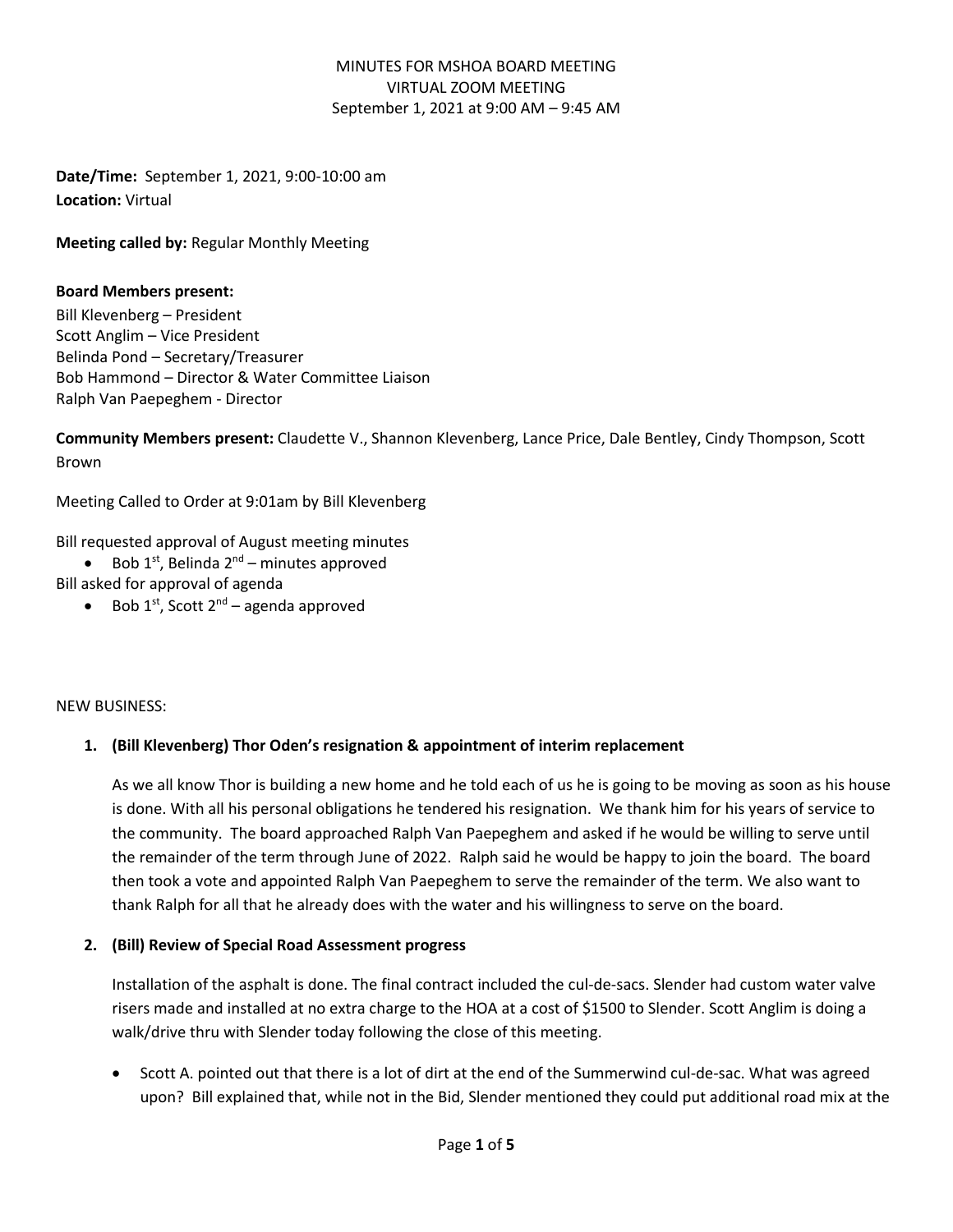end of Summerwind and build it up to create a better transition off end of the cul-de-sac. No additional paving will be done there.

- Bill met with Paul Shepard and asked that unloading of equipment to be done on the homeowners' property that is having the work done. Paul agreed. They also discussed the edges of the road; Paul believes that the new road will hold up under normal traffic as well as equipment traffic better than the previous road. Bill notes he will speak to Paul separately about snow removal after reviewing the contract.
- Bob suggested maybe we could have Paul Shepard drop fill dirt at the edge of Summerwind to help build it up.
- Lance interjected with concerns that this is a thorough fair of convenience and wants a definitive answer if that is just acceptable. Bill responded the main use is Paul Shepard and he has permission to be on our roads and has permission to access that property via Summerwind. . As a community we do not have a right to tell him he cannot use it. This is a concern that we take seriously and do not want extra traffic running through there. Bob pointed out that there will be traffic from people working on the water system and this is the only access to the wells. Lance reiterated that it is the heavy equipment that he is worried about.
- Scott Brown followed up Lance's concerns stating that at a City Hall meeting when Thor was getting the approval for his subdivision, he indicated that he would install a bump gate at this location. This would certainly reduce traffic.
- Bill committed to follow up with Thor to find out what his long-term plan is in relation to the gate.
- Cindy Thompson interjected asking about the asphalt installation, final loan numbers and payment. Bill responded those are the next items in the agenda.

# **3. Update on received payments of assessments**

• Bill noted as of this morning in QuickBooks there were 3 members representing 5 lots that had not paid. Belinda mention one member let her know the check is in the mail and should be received this week. So, we have 2 members representing 4 lots that are outstanding.

# **4. Bank loan finalized**

- The loan was finalized in the last couple of days. Due to the timing of the loan finalizing, all loan related items will be reflected on next month's financial reports. The loan is a 4.5% fixed interest rate for 60 months. Those participating have been informed by email of all loan details. Belinda noted in August we received over 176K in payments which went a long way into making this a solid project. Bill noted we paid \$137k deposit to Slender. Originally, they asked for a 1/3 deposit but we negotiated that down, we made a progress payment in the amount of 200K. The final payment to Slender Paving will be made this week after inspection.
- Bill also commented on the durability of the road mentioning that he watched many fully loaded asphalt trucks go in front of his house on Creek Hollow and many trucks drove off the edge of the road with no damage done.

# **5. Invalid Special Meeting request**

• The board received a request for a special meeting, the purpose of which was to remove the current Board of Directors. However, the meeting request is not valid as it did not follow CC&R's, By-laws or Idaho Law.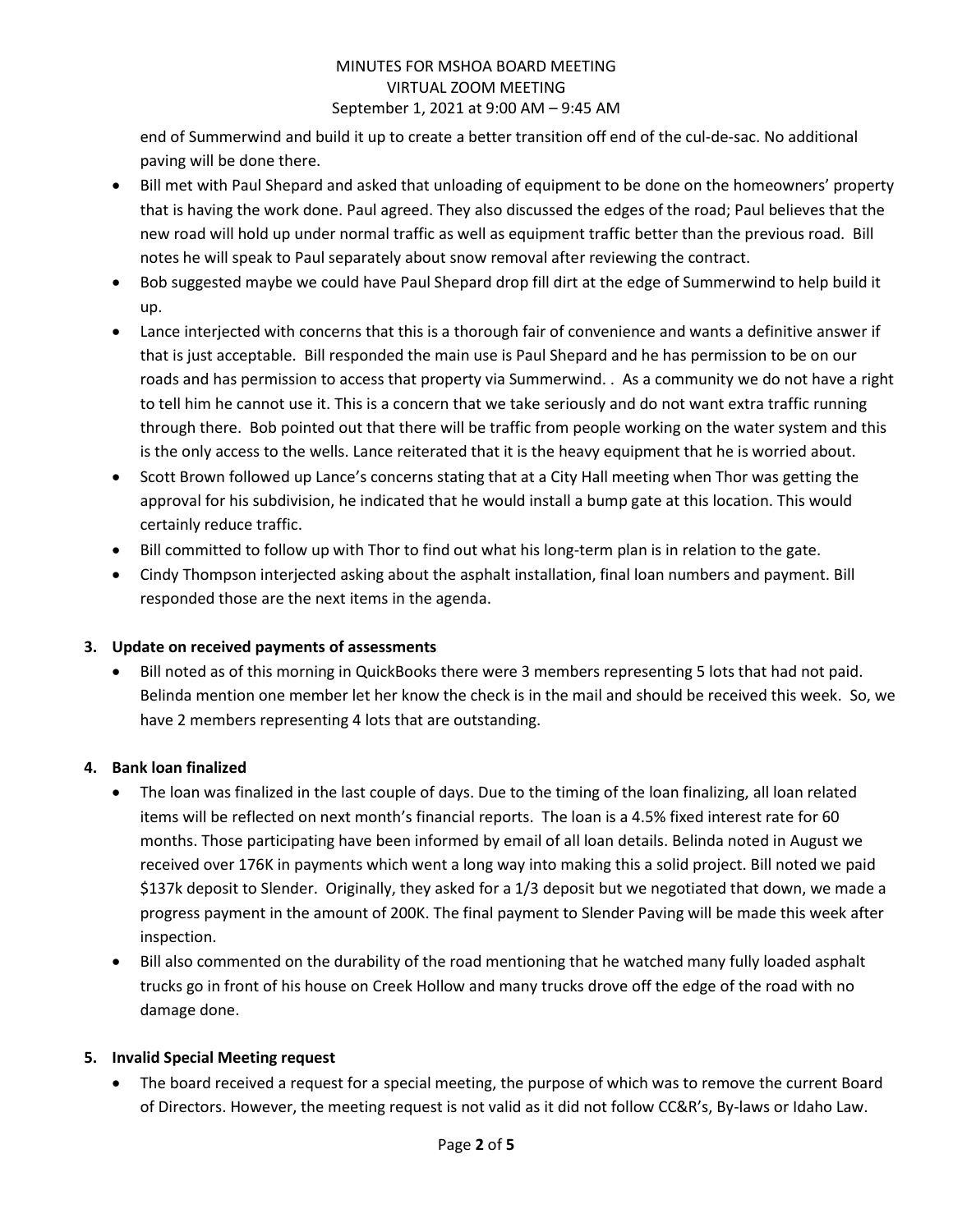Therefore, no action is being taken by the board in relation to this request. Should that change, membership will be notified.

## **6. Communication and transparency challenges due to legal threats**

• We would love to share every last detail with each of you day or night. But for the last two months there have been threats of legal action, demands to stop work on the roads and instructions from a small group to "talk to my attorney" if demands were not met. This creates a challenge to answer all inquiries not knowing who is a party to the potential legal action. We are doing our best to keep everyone informed but it is a challenge.

### UPDATE ON CONTINUING BUSINESS:

### **7. (Belinda Pond) Financial Report**

- A copy of the Profit and Loss for August was emailed to board members for their review. Because this meeting is the first day of the month, we were not able to include interest earned on the interest-bearing accounts. That interest will be reflected in next month's report. Belinda requested that the financial report be approved by the board. Bill  $1^{st}$ , Bob  $2^{nd}$ - the report was approved.
	- Cindy asked, "What is the total cost of the road." Bill's response \$687k
	- Cindy also asked, "Why is it less than \$703k? Will there be a readjustment and money given back to members?"
		- Bill responded, "We still have to discuss what is going to happen since we haven't collected all special assessment funds. There is an argument to be made to be made for leaving some money in the assessment fund for road reserves in the future. Final determination yet to be made."
	- Cindy asked "Is this an ongoing special road assessment?"
		- Bill "No, this is a one-time special road assessment per lot."

### **8. (Scott Anglim) Architectural Committee Report**

- Lange's plans have been approval
- No other requests are pending at this time.

Nothing additional from the board. At 9:38 the meeting was opened to public comment.

- Cindy "I would like to have entered into the minutes there is a board member that is using very inappropriate language in his responses to homeowners and that is just unacceptable."
- Bill "I am glad you brought that up. As a board we have been documenting aggressive emails and in person confrontations. We also take this seriously. The board has received emails telling us to "F" off, see you in court and that they hate us personally. It's a two-way street and we need to all respect each other and it is difficult to always take the high road and if we slip, it just shows we are human. I expect all of us whether a member or board member to act in a professional courteous manner."
- Cindy "Yes, I believe professionalism is important but we need to hold the board to a higher standard than other members."
- Scott Anglim "I have been physically confronted in my driveway and there have been slow 'drive bys' of my home and another Board member's home. This is inexcusable." **Please see memo at the end of these minutes which document confrontations that board members have dealt with.**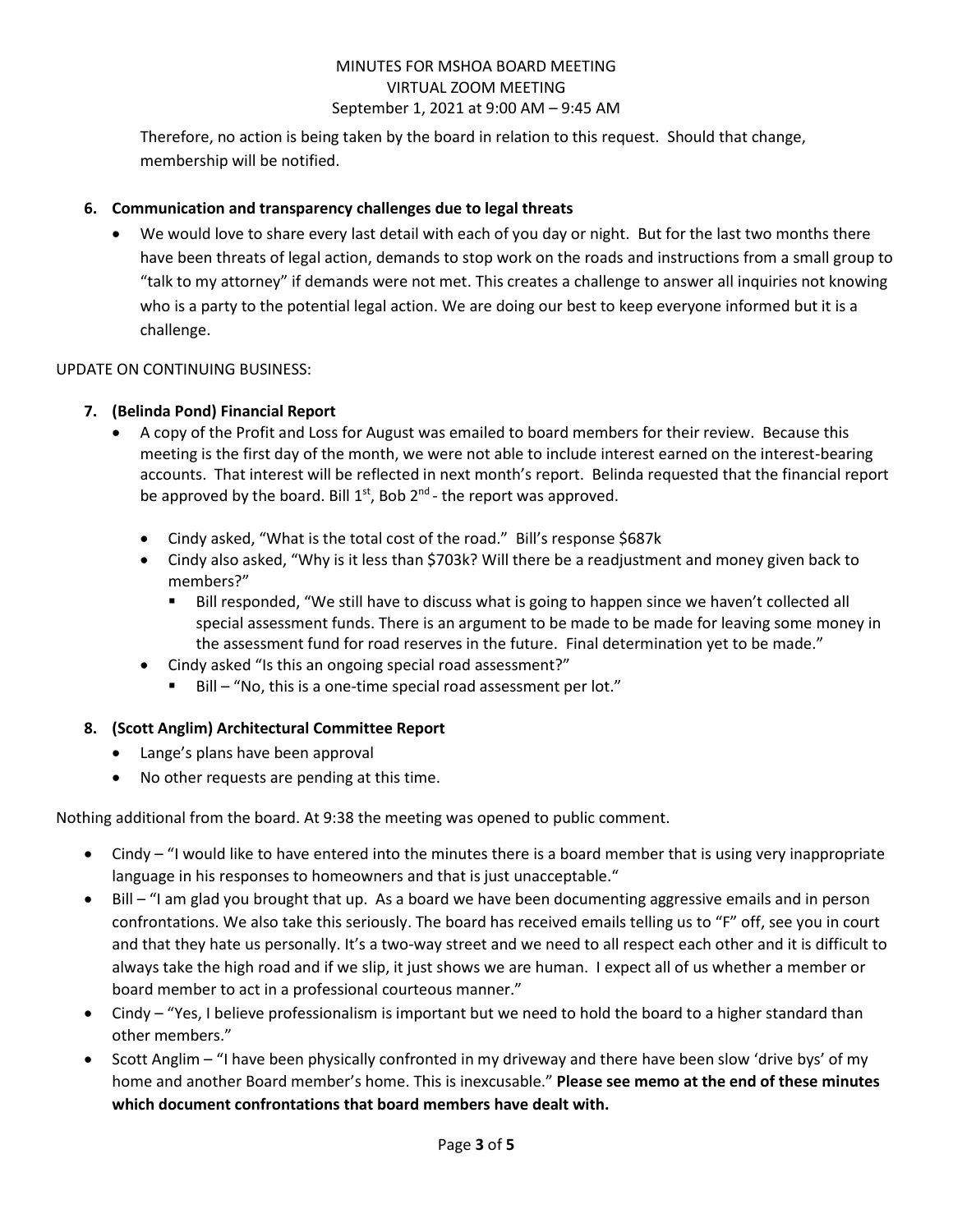- Cindy believe professionalism is important by all sides but the board should be held to a higher standard.
- Bill officially welcomed Ralph again.
- Bill then asked for any additional comment, after a few moments silence he moved to adjourn.
- Cindy interjected "Before you adjourn, I want to know who is the attorney for the HOA?"
	- Bill "Scott Tschirigi. Who is your attorney?" After a long pause, Belinda noted, "Cindy, I believe that question is directed to you."
	- Cindy said "We don't have one." Bill stated its fair to ask since the question about the HOA's attorney was coming from someone who has threatened legal action.
	- Bill also stated for the record: If you contact the HOA attorney, he will charge the HOA and he has been instructed to only engage with Board Members.

ADJOURNMENT OF GENERAL MEETING 9:45